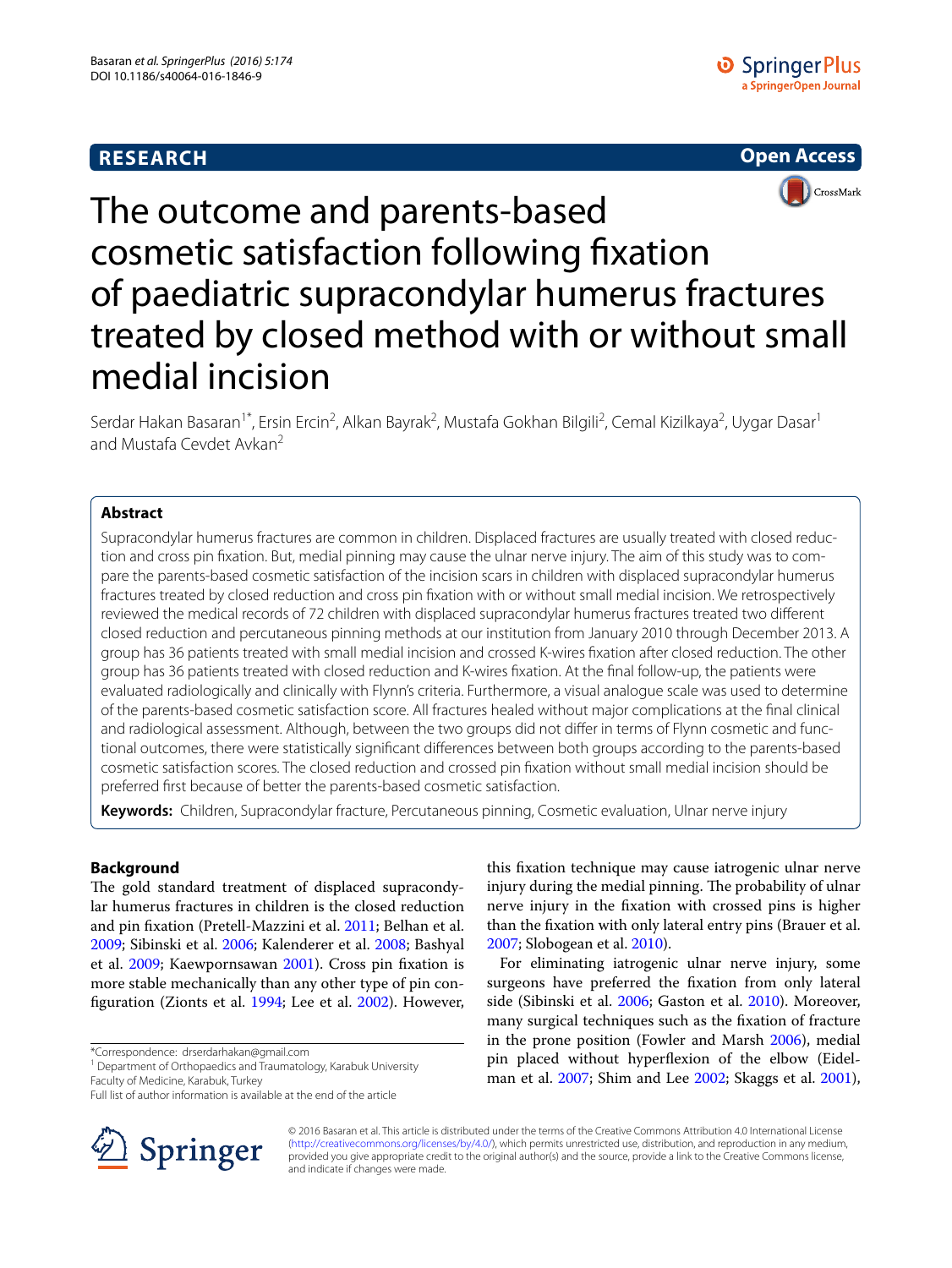ulnar nerve stimulation method (Michael and Stanislas [1996](#page-4-12)) and small medial incision over the medial epicondyle (Sibinski et al. [2006;](#page-4-1) Bashyal et al. [2009;](#page-3-1) Green et al. [2005](#page-4-13); Khademolhosseini et al. [2013](#page-4-14)) have been described for reducing iatrogenic ulnar nerve injury. However, the medial mini-open technique causes extra scar formation.

The aim of this study was to compare the parents-based cosmetic satisfaction score of the incision scars in children with displaced supracondylar humerus fractures treated by closed reduction and crossed pin fixation with or without small medial incision. Also, we compared clinically and radiologically these treatment methods.

### **Methods**

A retrospective study was performed on patients with a displaced supracondylar fracture of the humerus treated from January 2010 to December 2013. Exclusion criteria were open fractures, fractures required open reduction, fractures with neurological or vascular injuries in admission, presence of any concomitant fractures, bilateral supracondylar humeral fracture, a previous ipsilateral elbow fracture, and loss to follow-up. We reviewed the hospital records in detail including personal data, preoperative clinical examinations, time to surgery, fracture type, time of pin removal and presence of complications.

The patients were placed in supine position on the operating table. Closed reduction was performed under general anesthesia for all fractures. When reduction was maintained by manual pressure of the assistant, 1.8 or 2.0 mm Kirschner wires (K-wire) were inserted firstly from lateral epicondylar side and then were inserted the medial epicondylar side. Before the 1.8 or 2.0 mm K-wire was inserted from the medial side, medial epicondyle was palpated with thumb. Later, the thumb was shifted posteriorly to protect the ulnar nerve in group I, a approximately 10 mm small incision was also used to allow more safe pin placement over the medial epicondyle in group II (Fig. [1](#page-1-0)). We preferred cross-pin fixation with two or three K-wires. In both groups, the elbow was then extended to less than a 90° position to avoid injury to an anteriorly subluxating ulnar nerve before medial pin placement. The quality of reduction and fracture stability were examined intraoperatively both clinically and radiologically with the image intensifier. A long arm cast had been applied with approximately 70°–90° of elbow flexion and neutral forearm rotation for 3 weeks. After the cast was removed, ROM exercises were started while pins remained. The pins were removed after the determination of fracture healing. Later, active rehabilitation of the elbow was started.

The patients were evaluated clinically and radiologically at last follow-up visit. The clinical evaluation included assessment of the carrying angle, the passive



<span id="page-1-0"></span>range of elbow motion, scar formation, neurologic and vascular examinations of the fractured extremity, and determinations of any complications such as infection and the need for a reoperation. The radiographic evaluation included an anteroposterior radiograph of the distal part of the humerus and a lateral radiograph of the elbow. Baumann angle and humerocapitellar angle of fractured side and the differences of these angles between fractured and opposite sides were calculated and compared in both groups. Also, differences of carrying angle and passive range of elbow motion between fractured and opposite sides were calculated and were compared in both groups.

At final follow-up, the patients were also evaluated as per the criteria of Flynn et al. (Flynn et al. [1974\)](#page-4-15) For the parents-based cosmetic satisfaction evaluation of the scar formation was used a visual analogue scale (VAS) scoring by the families with 'non-satisfied' (at the 0-point end) and 'most satisfied' (at the 10-points end) (Fig. [2](#page-2-0)).

### **Statistical analysis**

IBM SPSS Statistic Version 20.0 software was used for statistical analysis. The data was evaluated with descriptive statistical methods (mean, standard deviation). Independent groups of quantitative data showing normal distribution was used independent samples test. For crude analysis of independent groups of qualitative data was used Chi Square test. A 95 % confidence interval, significance at p < 0.05 were accepted.

## **Results**

A total of 72 children fulfilled the inclusion criteria of the study, including 49 (68.1 %) boys and 23 (31.9 %)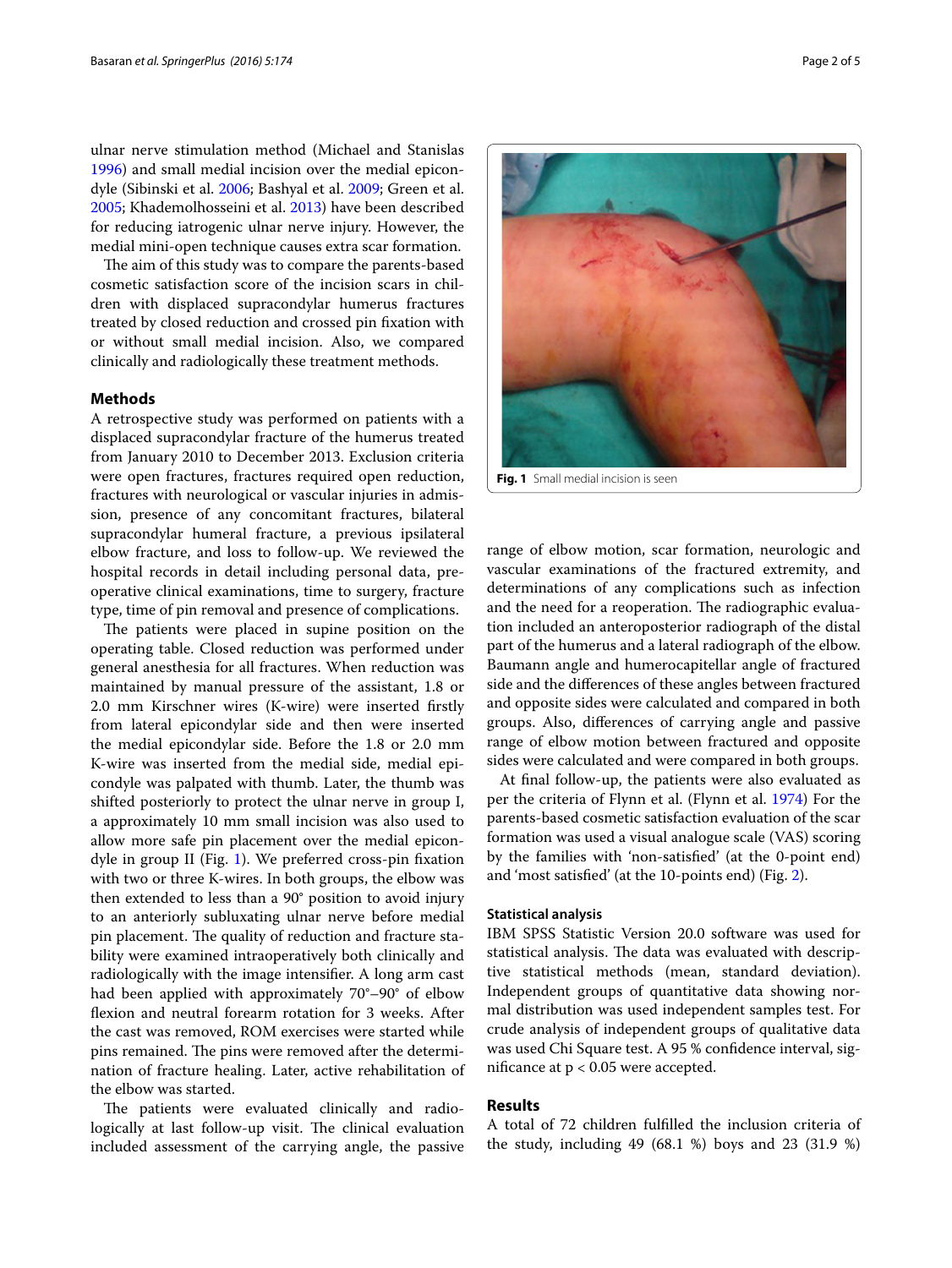

<span id="page-2-0"></span>girls. Their mean age was 7.2 years (range 2–13 years); 22 children (30.6 %) had fractures on the right side and 50 (69.4 %) on the left side. All patients had Gartland type 3 fractures. Two study groups were set up from these included patients; the closed reduction percutaneous cross pin fixation was first group, and closed reduction percutaneous cross pin fixation with small medial incision was second group. The surgical methods were determined by the surgeons' preferences.

The mean age of the patients was 6.9 years (range 2–13 years) in the group I and 7.4 years (range 2–13 years) in group II ( $p = 0.426$ ). There were 22 males and 14 females (ratio 1.6:1, M:F) in group I and 27 males and nine females (ratio 3:1, M:F) in the group II ( $p = 0.312$ ). The groups were statistically similar with regard to gender, age, follow-up time, time of the hospitalization, time to surgery and the pin removing time (Table [1](#page-2-1)).

All patients healed completely in the final clinical and radiological assessments. None of the patients were seen major complications such as nerve/arterial injury, compartment syndrome, septic arthritis, osteomyelitis or nonunion. Also, none of the patients developed loss of reduction necessitating return to the operating room.

There were no significant differences in both groups the Baumann and the humerocapitellar angles at last follow up. Also differences of the Baumann angles, the lateral humerocapitellar angles, carrying angles and the elbow range of motion in between fractured and opposite sides were similar in both groups (Table [2\)](#page-2-2). Excellent and good results of Flynn's criteria were considered satisfactory. In 32 of the 36 patients were found satisfactory functional results in both groups. Moreover, all of the patients had satisfactory cosmetic results in both groups. There were

<span id="page-2-1"></span>

| Characteristic                         |                 | Group $\lfloor (n = 36) \rfloor$ Group $\lfloor (n = 36) \rfloor$ | p value   |
|----------------------------------------|-----------------|-------------------------------------------------------------------|-----------|
| Age (year)                             | $6.9 \pm 2.7$   | $7.4 + 2.9$                                                       | $0.426*$  |
| Gender (boy/girl)                      | 22/14           | 27/9                                                              | $0.312**$ |
| Time to surgey (min)                   | $51.7 \pm 21.8$ | $59.7 + 22$                                                       | $0.123*$  |
| Time of the hospitaliza-<br>tion (day) | $1.9 + 1$       | $2.1 + 1.3$                                                       | $0.606*$  |
| Pin removing time (day)                | $30.2 \pm 7.3$  | $30.2 + 4.5$                                                      | $0.969*$  |
| Follow-up (month)                      | $23.3 \pm 7.3$  | $25.5 \pm 11.4$                                                   | $0.340*$  |
|                                        |                 |                                                                   |           |

\* Independent samples test

\*\* Pearson Chi Square test

<span id="page-2-2"></span>**Table 2 Radiological and clinical comparisons of two treatment groups**

|                                         | Group I<br>Mean $\pm$ SS | Group II<br>Mean $\pm$ SS | p value |
|-----------------------------------------|--------------------------|---------------------------|---------|
| Baumann angle                           | $19.6 + 5.5$             | $19.6 + 7.5$              | 0.986   |
| Difference of Baumann angle             | $4 + 4$                  | $4.6 + 4.1$               | 0.505   |
| Humerocapitellar angle                  | $41.9 + 6.6$             | $40.9 + 8.1$              | 0.548   |
| Difference of humerocapitellar<br>angle | $4.6 + 4.1$              | $5.8 + 5.6$               | 0.296   |
| Difference of carrying angle            | $2.3 + 2.3$              | $1.9 + 2.0$               | 0.360   |
| Diffrence of range of elbow motion      | $4.5 + 7.4$              | $4.8 + 8.1$               | 0.880   |
| VAS score                               | $9.6 + 0.8$              | $8.6 + 1.1$               | < 0.001 |

Independent samples test

no significant differences in terms of the cosmetic and functional outcomes in between two groups ( $p > 0.05$ ). However, we found statistically significant differences between both groups as per the parents-based cosmetic satisfaction scores (Table [2\)](#page-2-2).

# **Discussion**

There are different surgical approaches can be used for displaced supracondylar humerus fractures in children (Ozkoc et al. [2004](#page-4-16); Aktekin et al. [2008](#page-3-3); Fu et al. [2011;](#page-4-17) Oh et al. [2003](#page-4-18); Kazimoglu et al. [2009](#page-4-19); Li et al. [2009;](#page-4-20) Basaran et al. [2015\)](#page-3-4). Closed reduction and percutaneous pin fixation are a standard surgical treatment in these fractures (Pretell-Mazzini et al. [2011;](#page-4-0) Belhan et al. [2009;](#page-3-0) Sibinski et al. [2006\)](#page-4-1). Also, the fixation with crossed pin is commonly preferred to provide greater rotational stability than lateral pin constructs (Lee et al. [2002](#page-4-5); Brauer et al. [2007](#page-3-2)). However, use of the small medial incision causes extra scar formation. We compared mainly the parentsbased cosmetic satisfaction scores of the incision scars of the two treatment methods in our study.

Open reduction is usually preferred after the unsuccessful closed reduction attempts. In the literature, both the cosmetic and functional outcomes based on Flynn's criteria were similar in between closed reduction and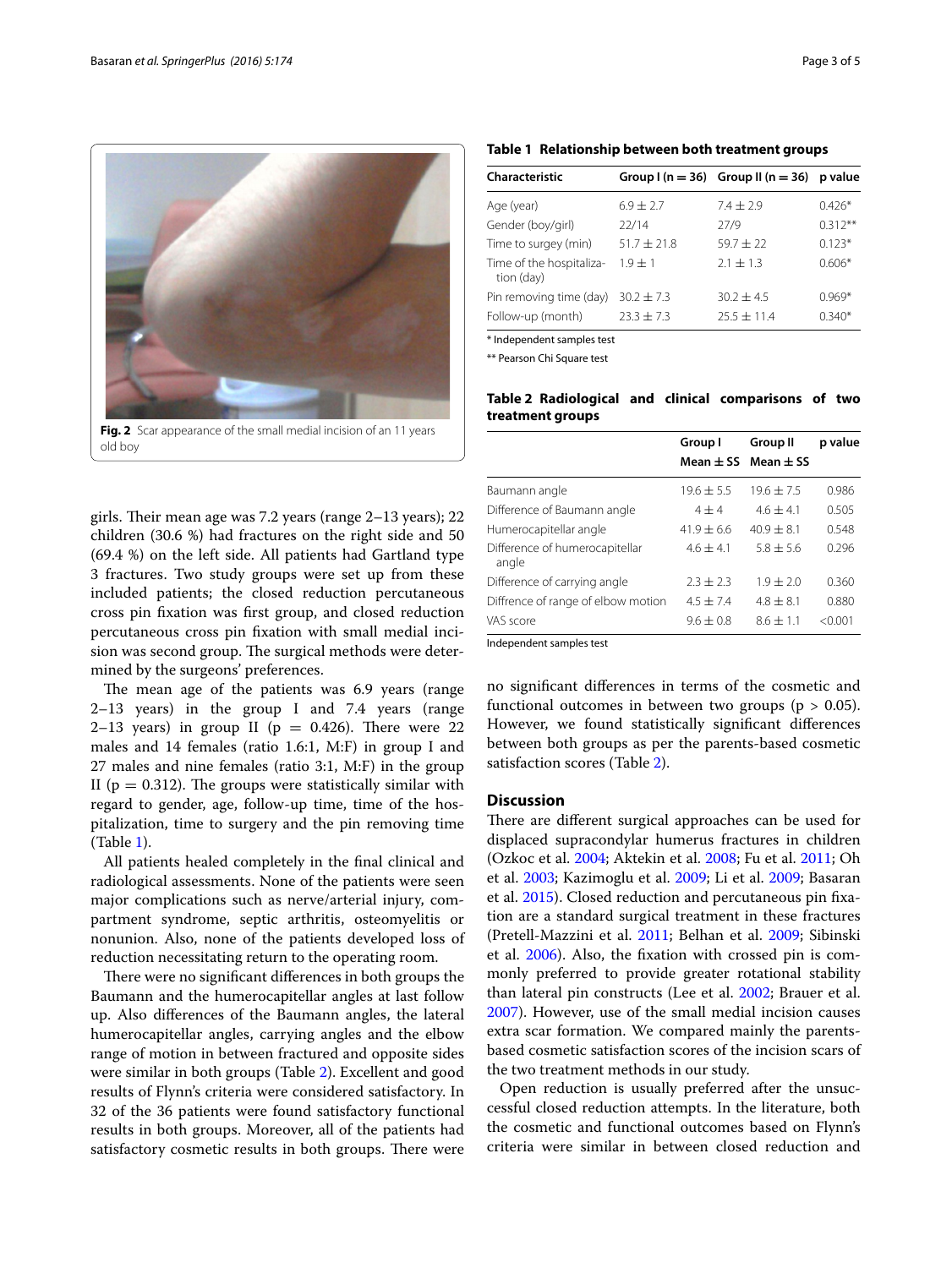open reduction performed through posterior (Ozkoc et al. [2004](#page-4-16)), anterior (Oh et al. [2003\)](#page-4-18), lateral (Kaewporn-sawan [2001](#page-4-3)) and medial (Fu et al. [2011\)](#page-4-17) approaches. In these studies, cosmetic concerns are described by angular deformity of the upper extremity, whereas scar formation is not taken into consideration. Also, we did not encounter any studies evaluating cosmetically the medial mini-open method in the literature. Because the patients and their parents might be worried about the appearance of their skins, we think extra scar formation plays also an important role over the cosmetic outcomes.

We used VAS for the determination of parentsbased cosmetic satisfaction score. The VAS is a quick and easy method of rating a subjective experience such as pain and anxiety (Oakley et al. [2009](#page-4-21); Nicolas et al. [2010](#page-4-22)). Because our patients were children, we gave to the parents-based outcomes. The use of VAS gave to us an idea of how positive or negative about the experience that cosmetic satisfaction of the parents was. In our study, although the cosmetic results of Flynn criteria were similar, the parents-based cosmetic satisfaction score was better in closed reduction and crossed pins fixation without the small medial incision group.

The simplest way to avoid iatrogenic ulnar nerve injury is to not insert a medial pin. However, there is slightly probability of radial or anterior interosseous nerve damage associated with lateral pin fixation (Sibinski et al. [2006](#page-4-1); Brauer et al. [2007\)](#page-3-2). Different surgical techniques were used to prevent iatrogenic ulnar nerve injury (Sibinski et al. [2006](#page-4-1); Bashyal et al. [2009;](#page-3-1) Brauer et al. [2007](#page-3-2); Eidelman et al. [2007;](#page-4-9) Shim and Lee [2002;](#page-4-10) Skaggs et al. [2001](#page-4-11); Michael and Stanislas [1996;](#page-4-12) Gordon et al. [2001](#page-4-23); Wind et al. [2002](#page-4-24); Shtarker et al. [2014](#page-4-25)). However, these techniques do not completely prevent ulnar nerve injuries (Brauer et al. [2007](#page-3-2); Skaggs et al. [2001;](#page-4-11) Wind et al. [2002](#page-4-24)). The medial pin rarely impales directly the ulnar nerve. In addition, ulnar nerve palsy may develop due to entrapment by a stretched retinaculum after medial pin placement. In our opinion, after insertion of one or two lateral pins is temporarily sufficient to secure alignment, and <90° extension of the elbow relaxes the cubital tunnel retinaculum, a medial pin can be safely inserted to stabilize the fracture, and small medial incision was also performed by surgeons' preference in some patients. In our study was not encountered any nerve palsies in both groups.

The loss of reduction is rarely encountered after crossed pins fixation and it usually occurs due to technical errors (Brauer et al. [2007](#page-3-2); Omid et al. [2008\)](#page-4-26). In present study, the reduction quality was same in both groups. Its retrospective nature was the main weak point of the current study. Another weak point was that the surgical techniques were selected by surgeons.

## **Conclusion**

Our study was showed both treatment techniques gave good results clinically and radiologically in treatment of supracondylar humerus fractures at the last follow up. However, the closed reduction and crossed pin fixation without small medial incision should be preferred first because of better the parent-based cosmetic satisfaction. If the ulnar nerve cannot be identified with palpation, a small incision can perform over the medial epicondyle to ensure protection of the ulnar nerve.

### **Authors' contributions**

SHB, EE and MCA designed the research; SHB, AB, and CK collected data and helped conducting the research; SHB, MGB and UD analyzed data and performed statistical analysis; SHB and EE wrote the paper; and MGB, UD and MCA did critical review and helped drafting the manuscript. All authors read and approved the final manuscript.

#### **Author details**

<sup>1</sup> Department of Orthopaedics and Traumatology, Karabuk University Faculty of Medicine, Karabuk, Turkey. 2 Orthopaedics and Traumatology Clinic, Bakırkoy Dr. Sadi Konuk Research and Training Hospital, Istanbul, Turkey.

#### **Competing interests**

No benefits in any form have been received or will be received from a commercial party related directly or indirectly to the subject of this article. The authors declare that they have no competing interests.

#### **Ethical approval**

Ethics committee approval was received for this study from the ethics committee of Bakırkoy Dr. Sadi Konuk Research and Training Hospital Clinical Studies.

#### **Informed consent**

Informed consent was obtained from all individual participants included in the study.

Received: 2 October 2015 Accepted: 15 February 2016 Published online: 25 February 2016

#### **References**

- <span id="page-3-3"></span>Aktekin CN, Toprak A, Ozturk AM, Altay M, Ozkurt B, Tabak AY (2008) Open reduction via posterior triceps sparing approach in comparison with closed treatment of posteromedial displaced Gartland type III supracondylar humerus fractures. J Pediatr Orthop B 17:171–178
- <span id="page-3-4"></span>Basaran SH, Ercin E, Bilgili MG, Bayrak A, Cumen H, Avkan MC (2015) A new joystick technique for unsuccessful closed reduction of supracondylar humeral fractures: minimum trauma. Eur J Orthop Surg Traumatol 25:297–303
- <span id="page-3-1"></span>Bashyal RK, Chu JY, Schoenecker PL, Dobbs MB, Luhmann SJ, Gordon JE (2009) Complications after pinning of supracondylar distal humerus fractures. J Pediatr Orthop 29:704–708
- <span id="page-3-0"></span>Belhan O, Karakurt L, Ozdemir H, Yilmaz E, Kaya M, Serin E et al (2009) Dynamics of the ulnar nerve after percutaneous pinning of supracondylar humeral fractures in children. J Pediatr Orthop B 18:29–33
- <span id="page-3-2"></span>Brauer CA, Lee BM, Bae DS, Waters PM, Kocher MS (2007) A systematic review of medial and lateral entry pinning versus lateral entry pinning for supracondylar fractures of the humerus. J Pediatr Orthop 27:181–186